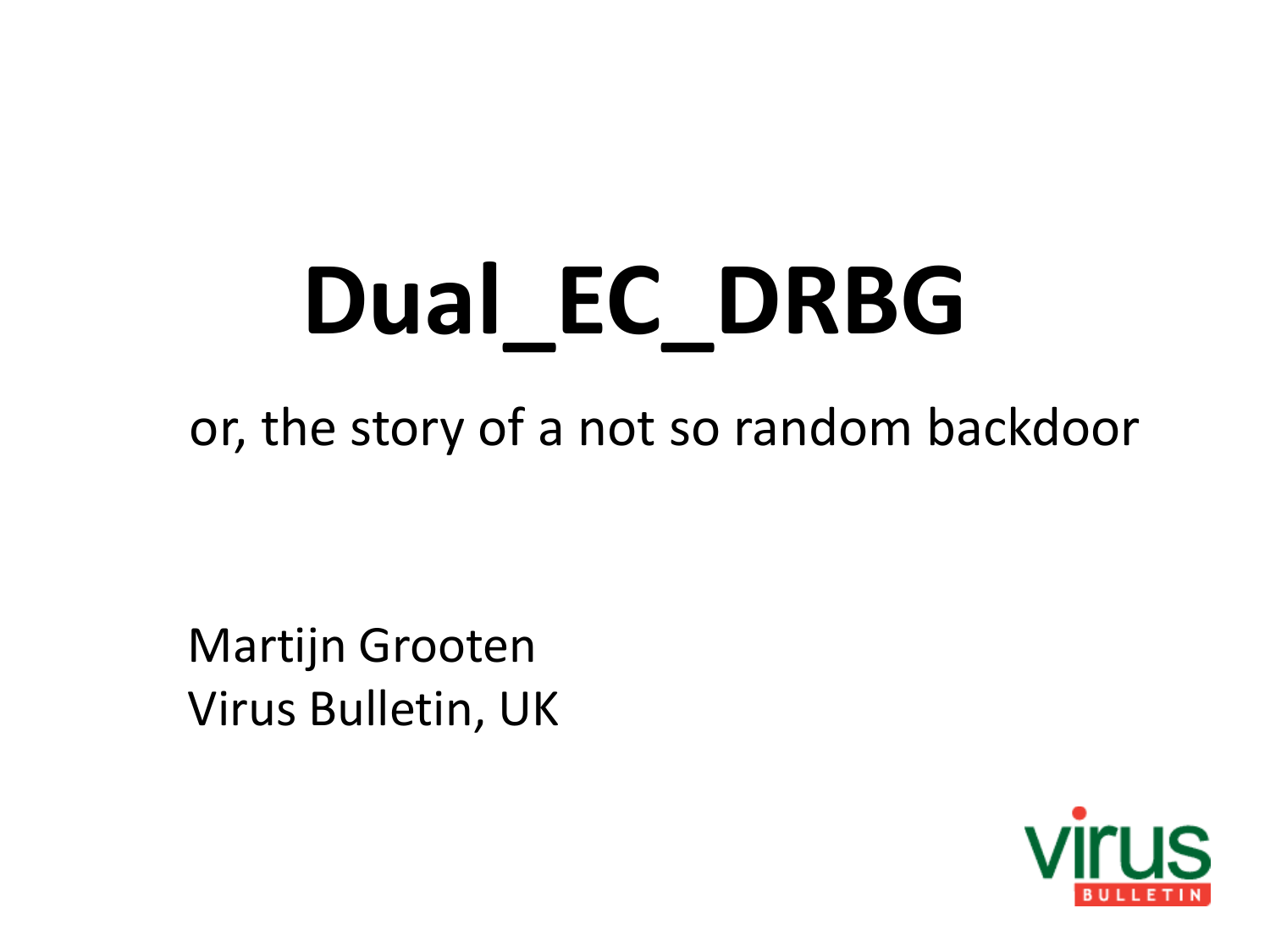#### Martijn Grooten (*Μαρτάιν Γρόουτεν*)

**Mathematics** 

IT Security

Civil liberties

**Disclaimer: I am** *not* **a cryptographer**

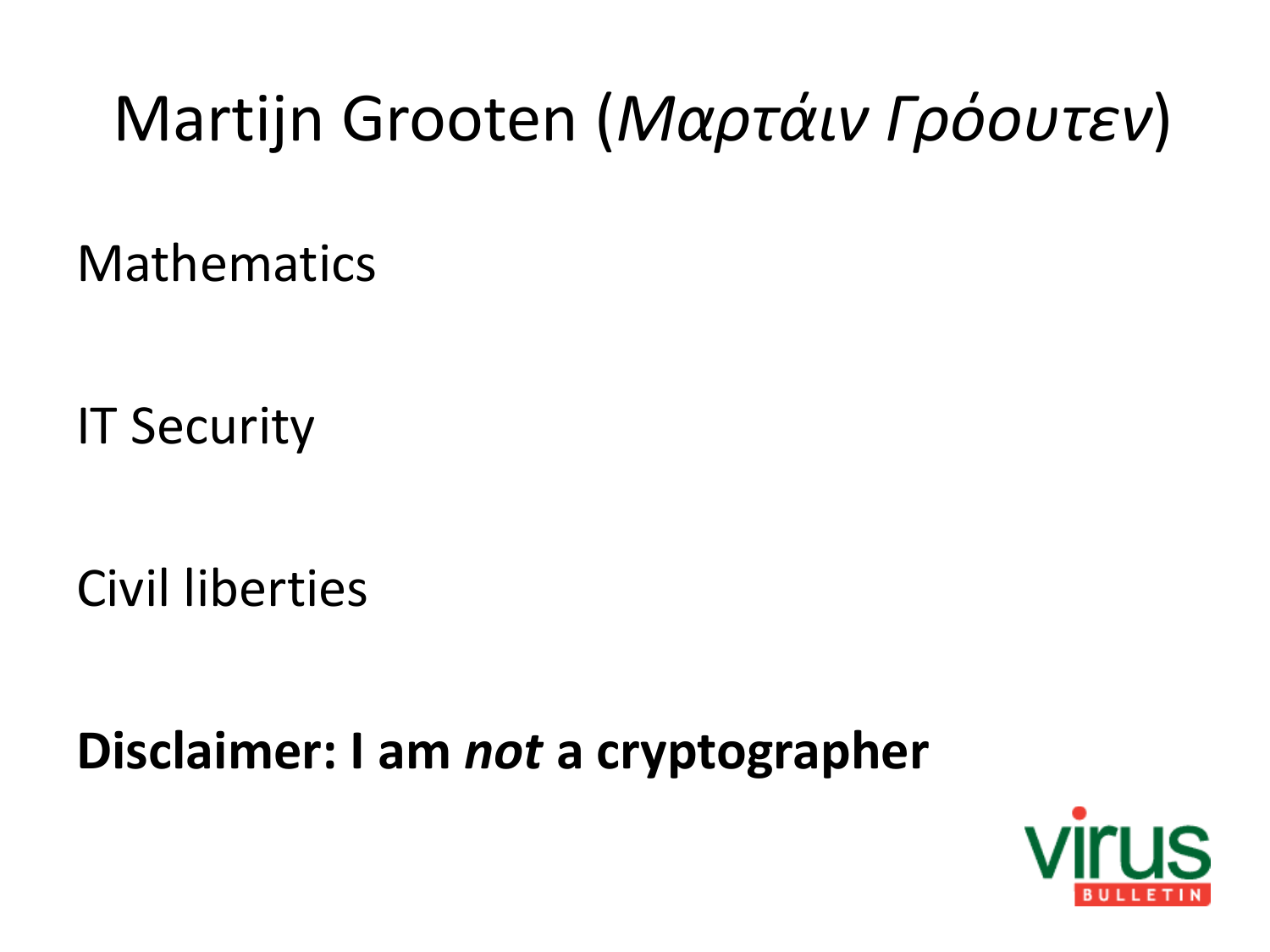#### A backdoor in software

```
if ( PORT == 1337 && password == "roodkcab" ) {
  /* support access */
  access level = "admin";
}
```
...

...

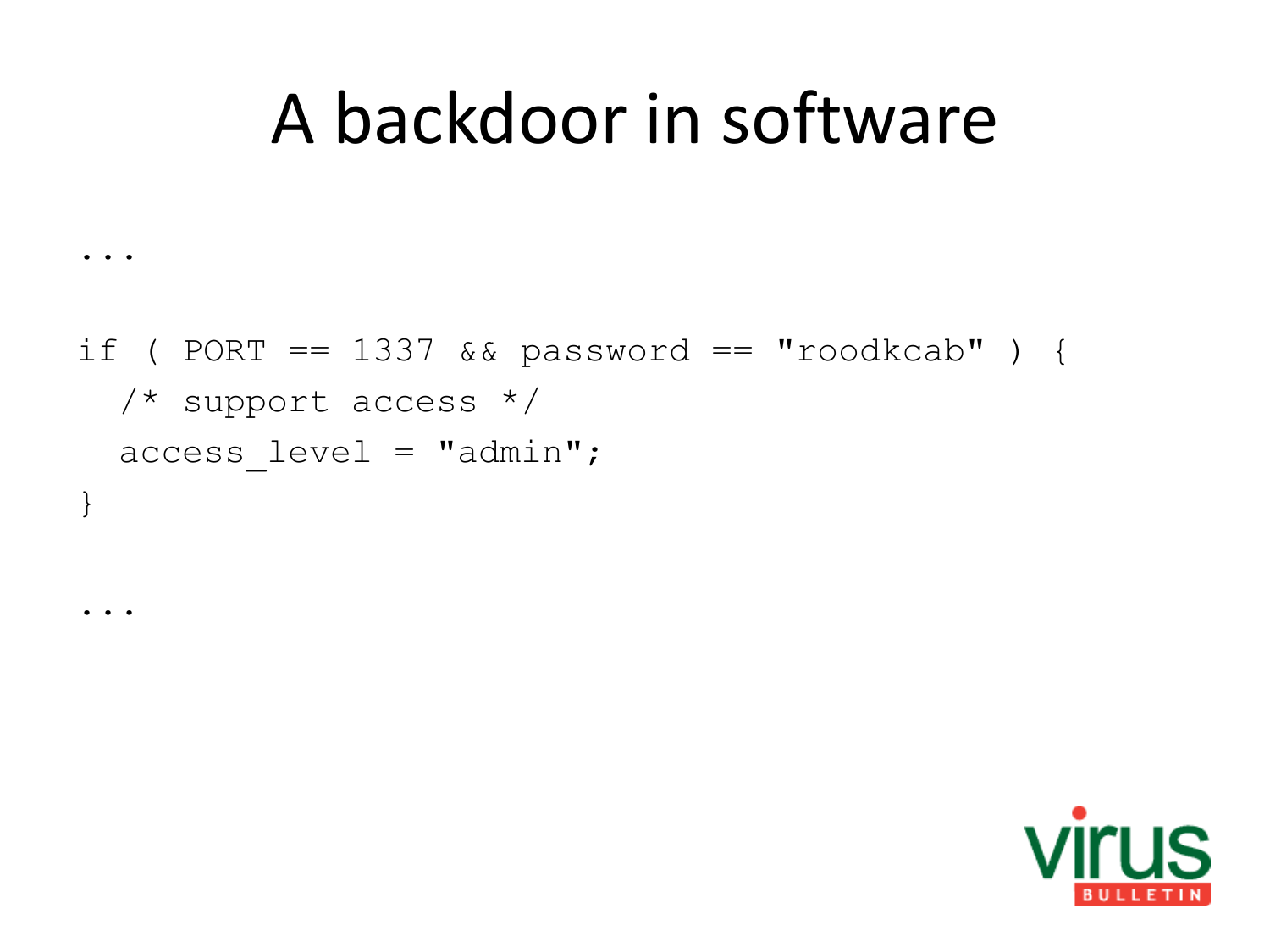#### A weakness in a standard

For Authenticated Encryption in the data plane, AES with 128 bit keys in GCM mode with 128 bit ICV MUST be used. For Integrity checks (when Authenticated Encryption is not in use), HMAC-SHA-256-128 MUST be used. For hashing algorithms, SHA-256 MUST be used. For certificate based signatures, RSA-2048 and SHA-256 MUST be used. For Diffie-Hellman key exchanges, a 2048-bit MODP group MUST be used. Explicitly, Diffie-Hellman Group 14 MUST be used. For pseudorandom generation function, PRF-HMAC-SHA-256 MUST be used.

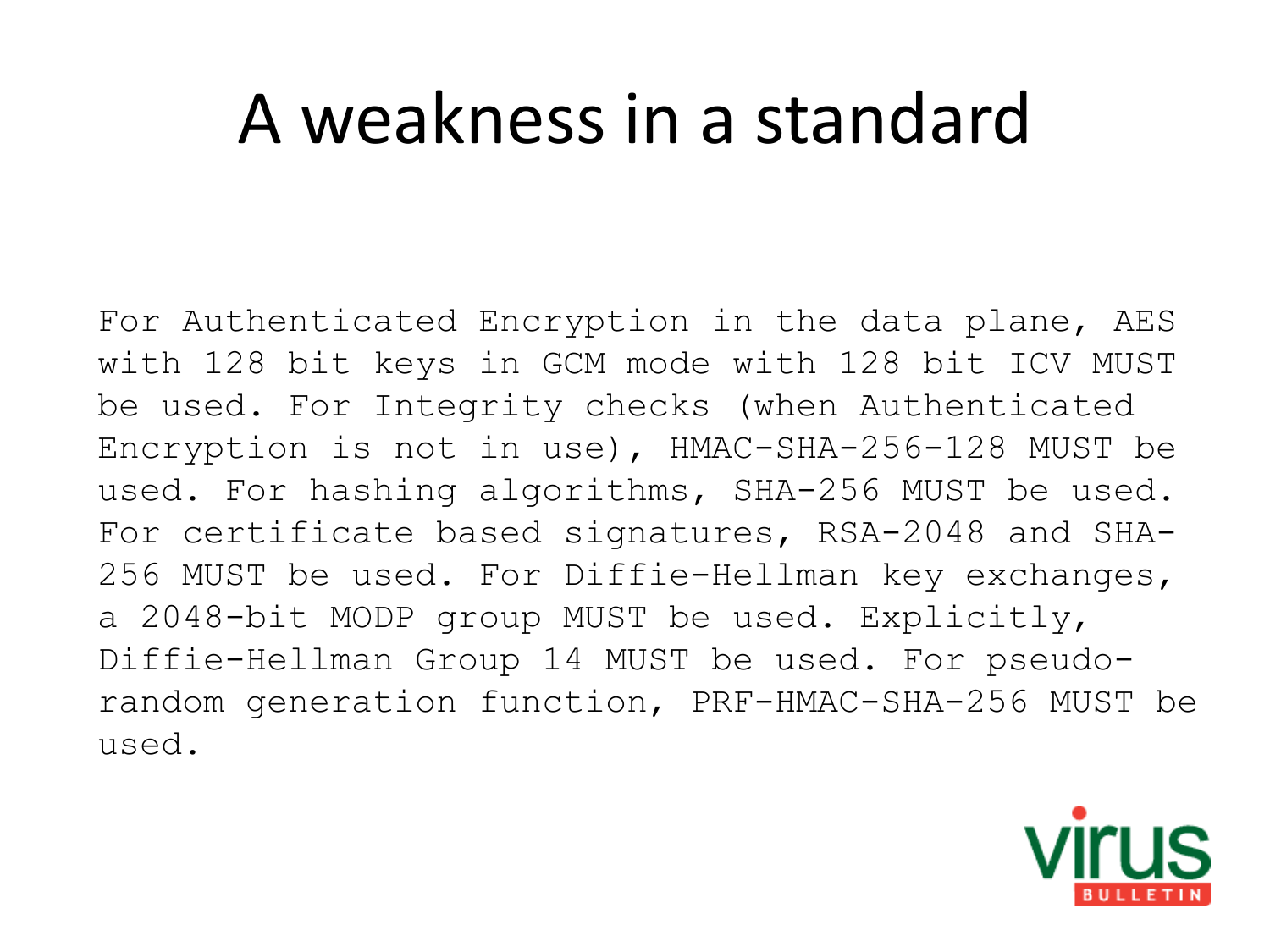#### A weakness in a standard

For Authenticated Encryption in the data plane, AES with 32 bit keys in GCM mode with 32 bit ICV MUST be used. For Integrity checks (when Authenticated Encryption is not in use), HMAC-SHA-128-64 MUST be used. For hashing algorithms, SHA-64 MUST be used. For certificate based signatures, RSA-512 and SHA-64 MUST be used. For Diffie-Hellman key exchanges, a 512-bit MODP group MUST be used. Explicitly, Diffie-Hellman Group 14 MUST be used. For pseudorandom generation function, PRF-HMAC-SHA-64 MUST be used.

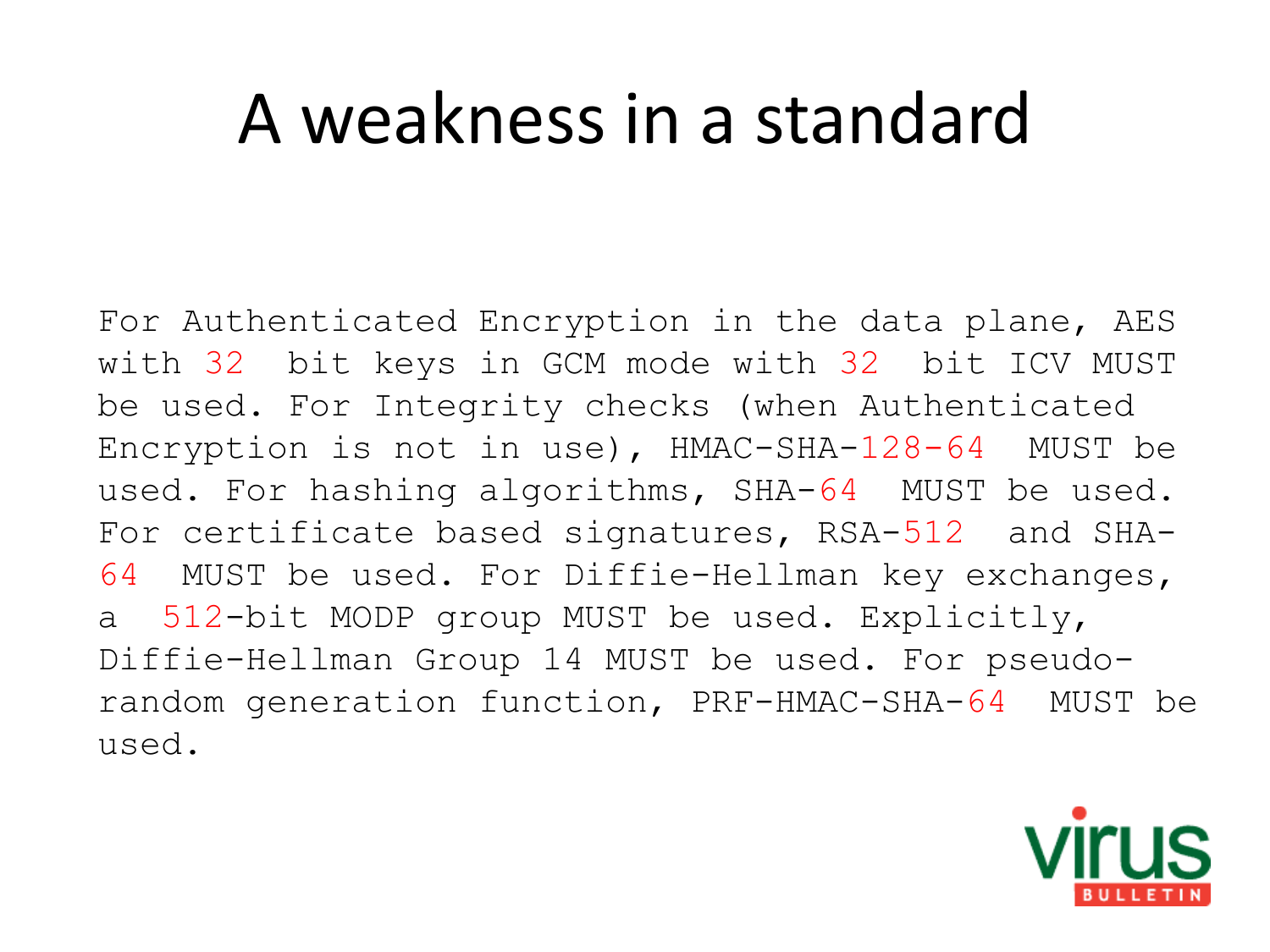#### A backdoor in a standard?

#### Introducing: Dual Elliptic Curve Deterministic Random Bit Generator (Dual\_EC\_DRBG)

**NIST SP 800-90A** 

January 2012

#### **Acknowledgements**

The National Institute of Standards and Technology (NIST) gratefully acknowledges and appreciates contributions by Mike Boyle and Mary Baish from NSA for assistance in the development of this Recommendation. NIST also thanks the many contributions by the public and private sectors.

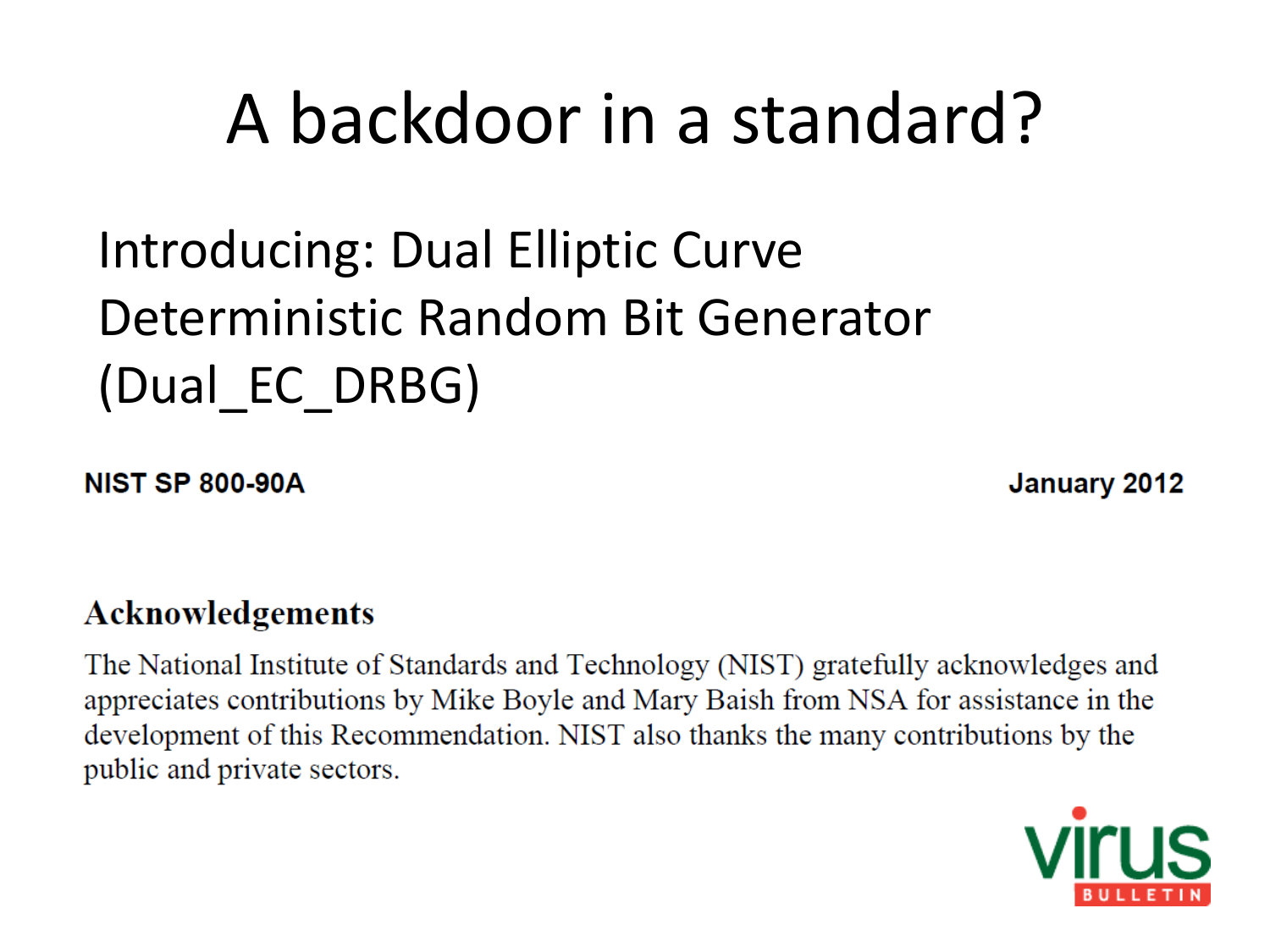# A bit of history

Public key cryptography (RSA, DH; 1970s)



 $a = x^n \mod p$  (discrete logarithm problem)

Crypto Wars (1990s)

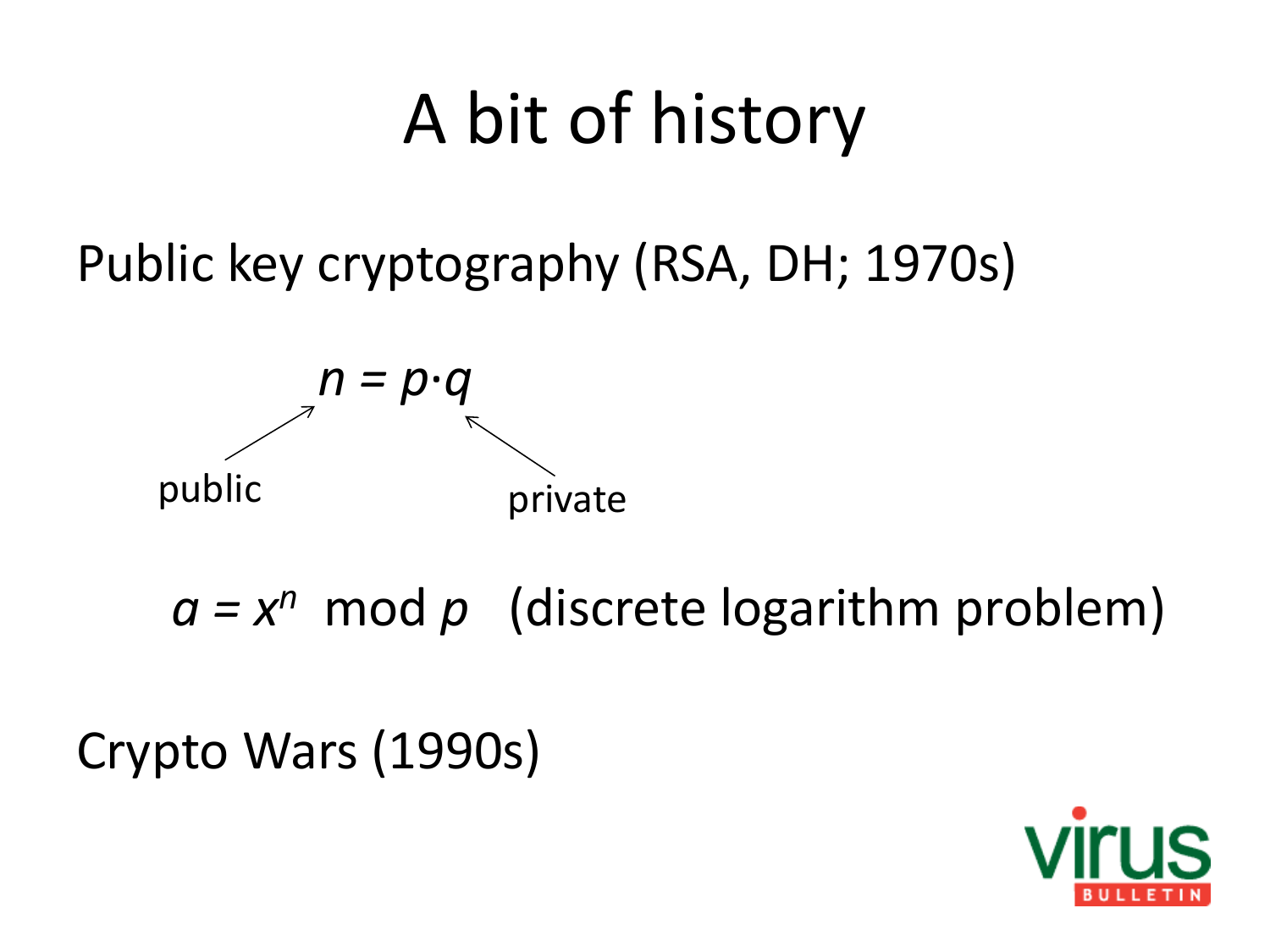#### The crypto wars were won…



**IIS**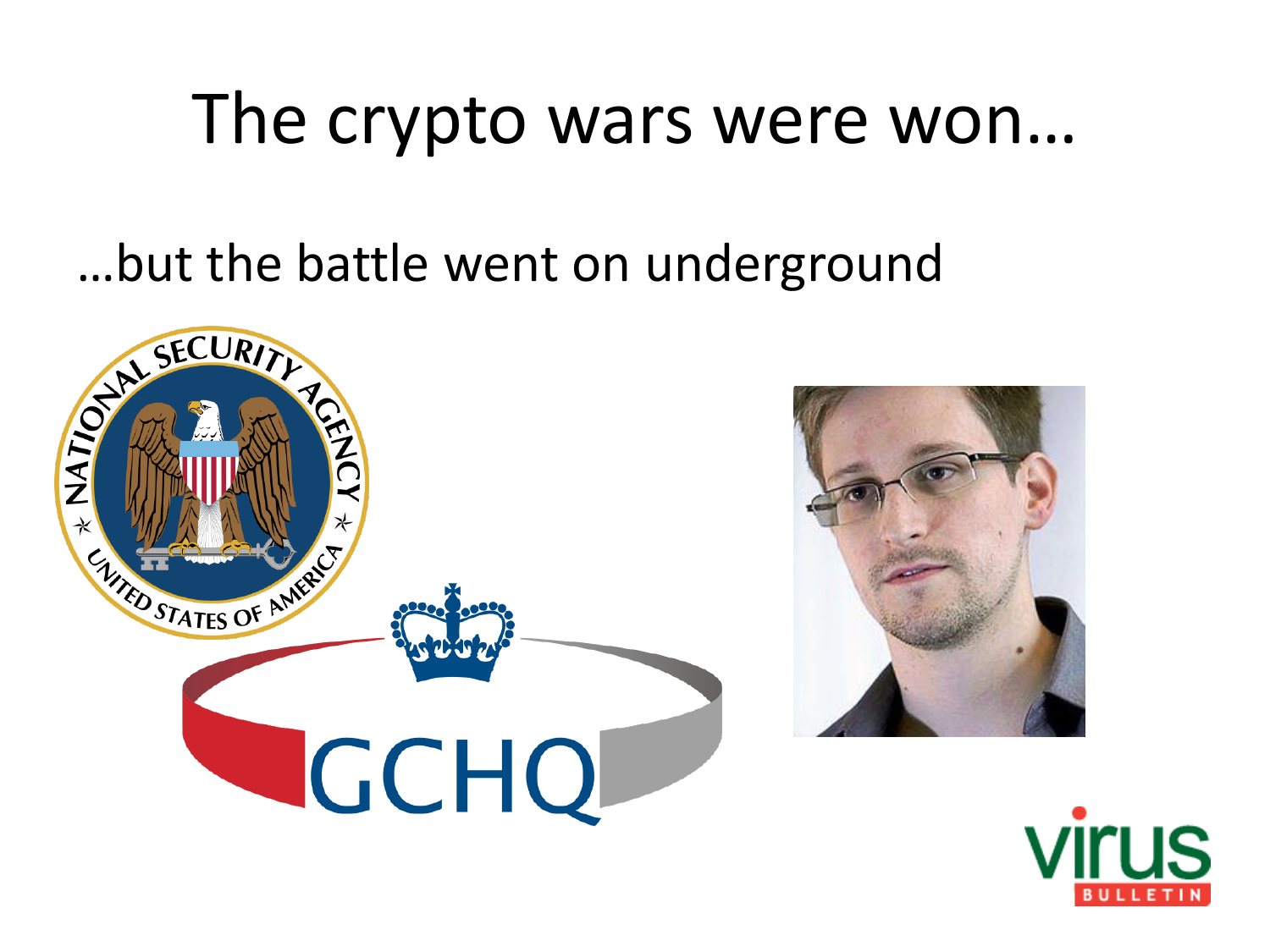# Encryption

Encryption is "the process of encoding messages or information in such a way that only authorized parties can read it." (*Wikipedia)*.

"An encryption scheme usually needs a keygeneration algorithm to randomly produce keys" (*Wikipedia*)

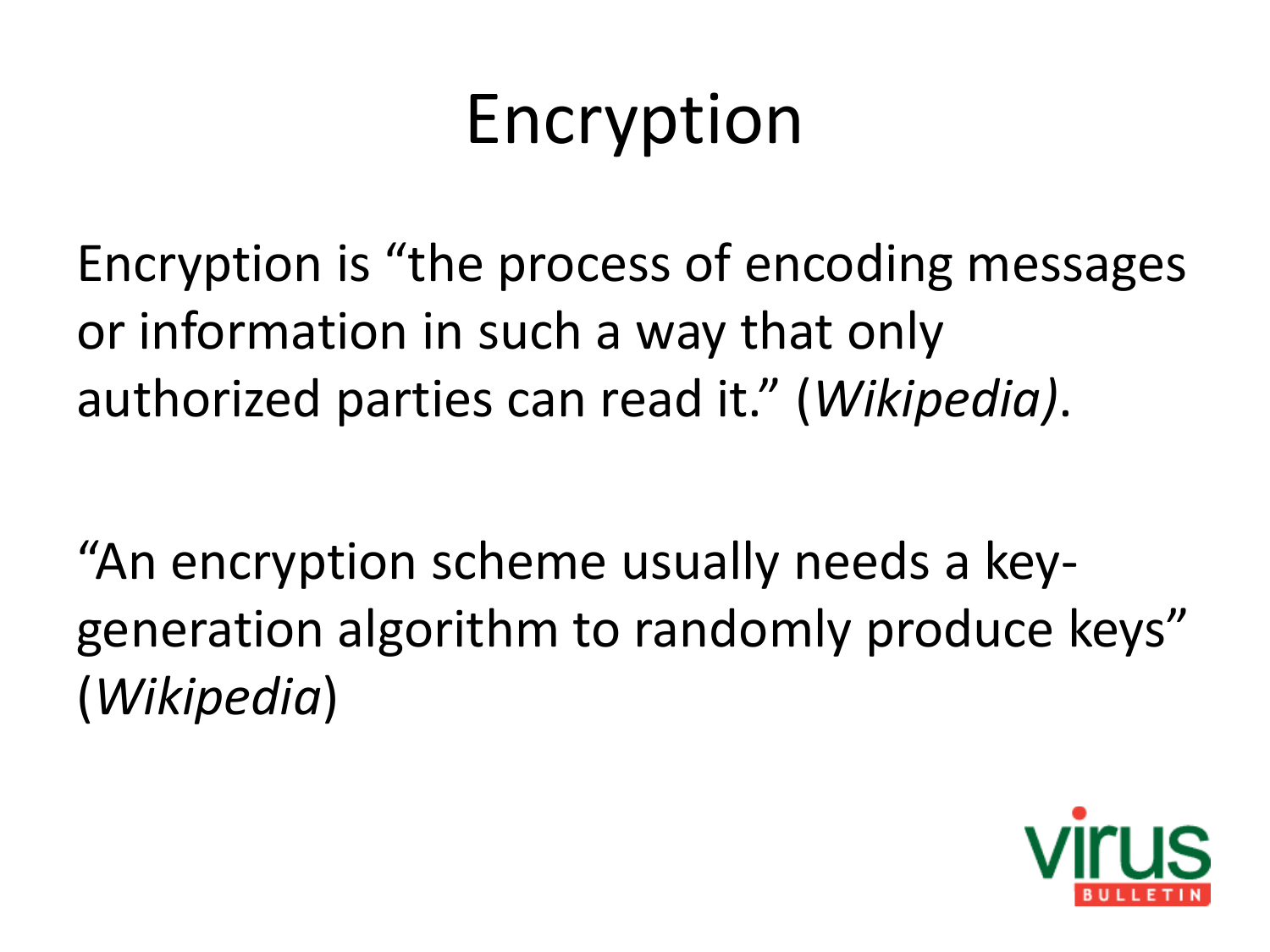# Encryption

#### Encryption *generates* data that is indistinguishable from random.

Encryption needs random data *as input*.

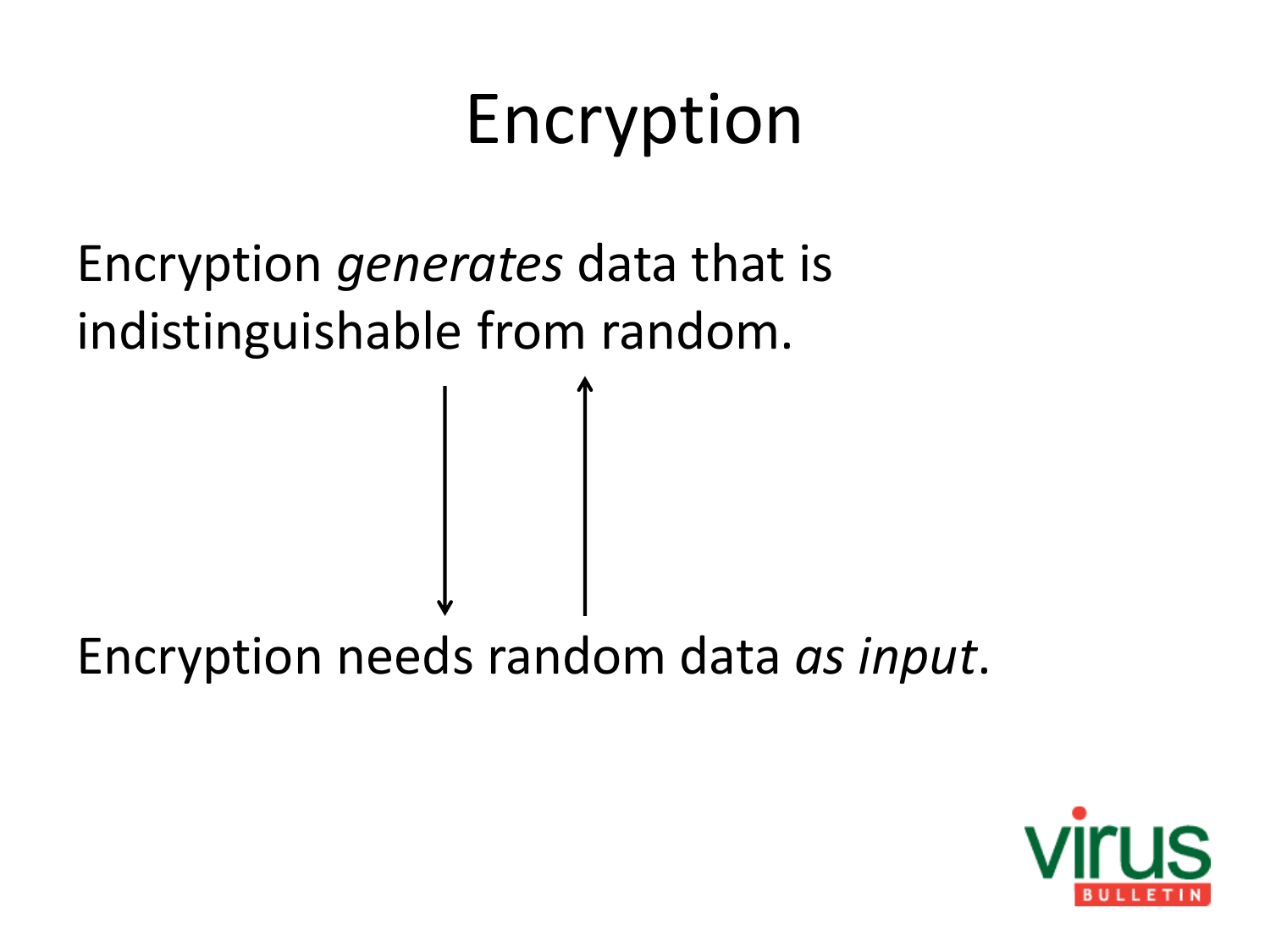#### Randomness

Getting good randomness with enough entropy ('surprise') is hard.

It is not impossible though.

But getting *enough* good randomness is without some extra help.

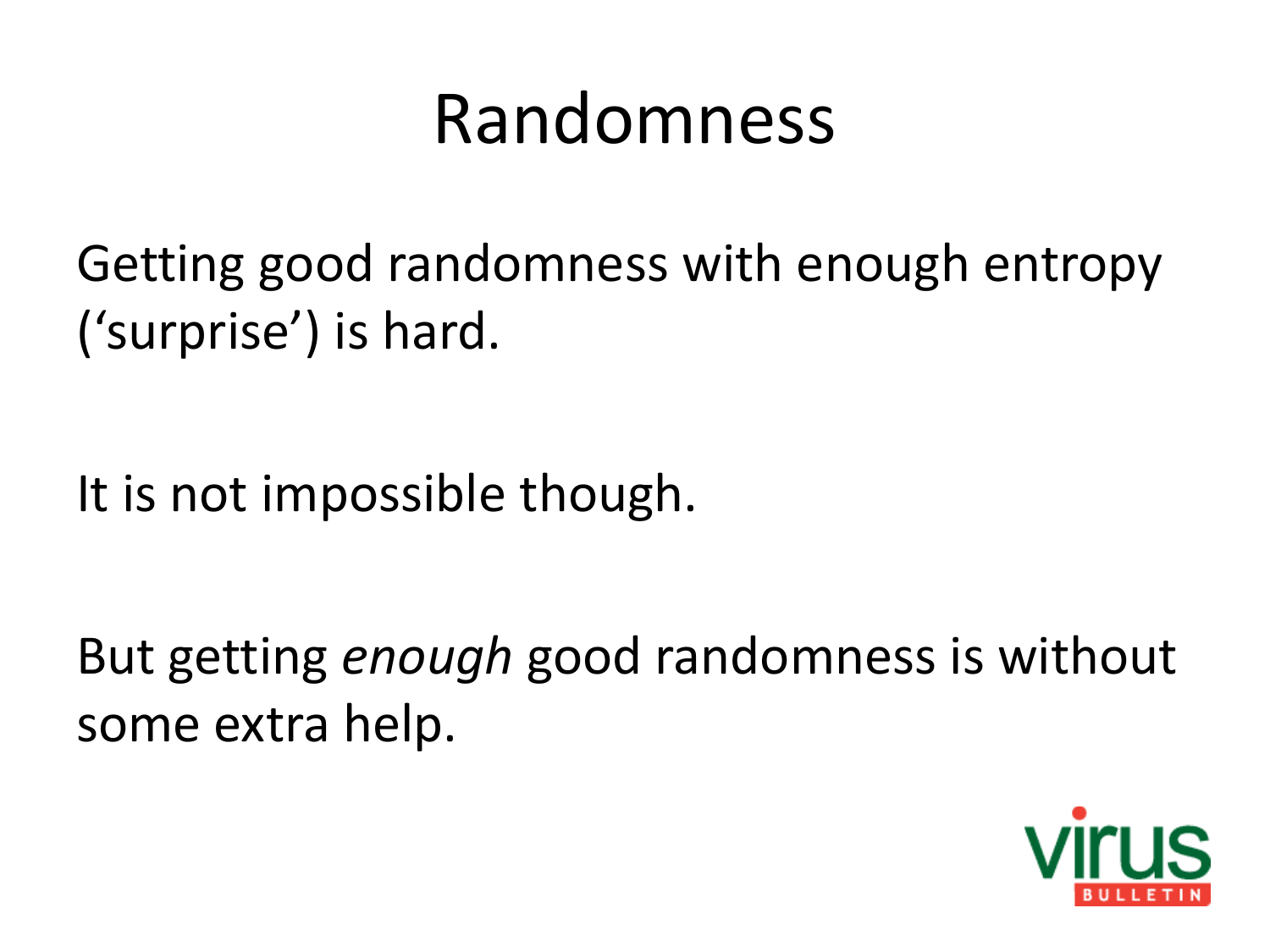#### Deterministic random bit generator

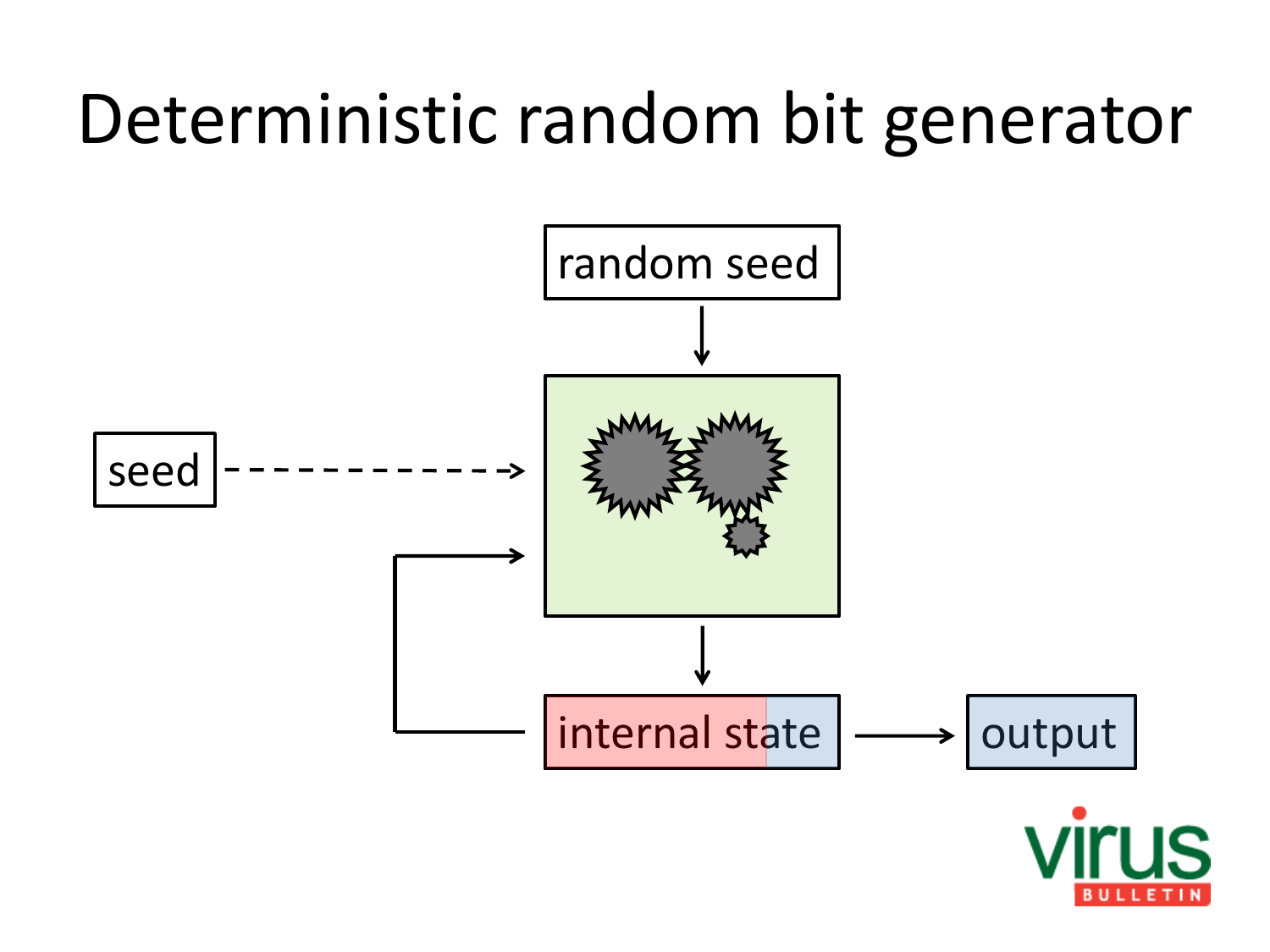# Did I say randomness is hard?

Random number generators are a *major weakness* in many cryptography implementation.

Blindly trusting someone else's RNG is a bad idea (as we will see).

But writing your own is worse.

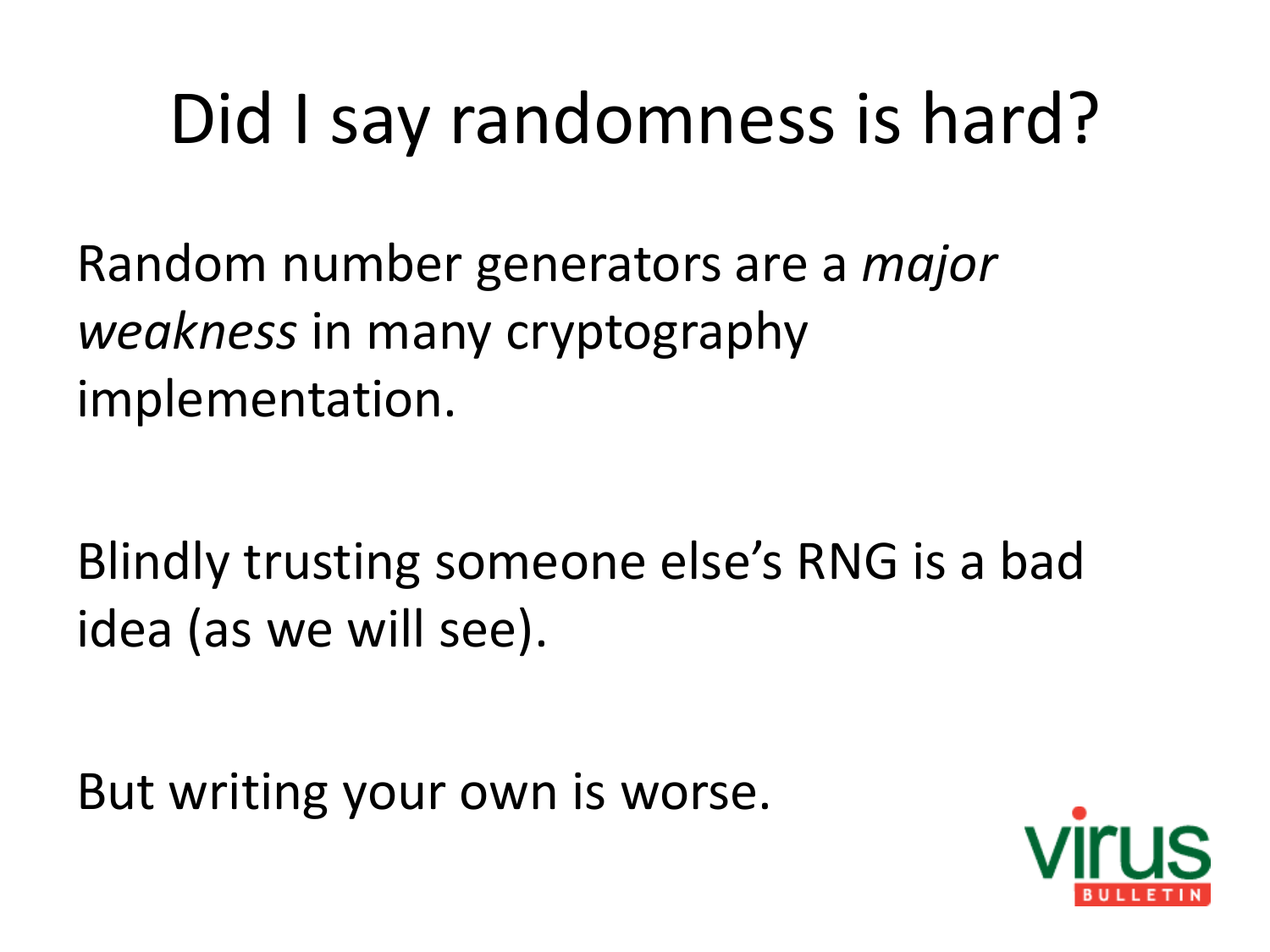#### Elliptic curves

Solution to third degree equation without singularities in the projective plane over a field.

 $y = x^3 + a \cdot x + b$  for some given *a* and *b* 

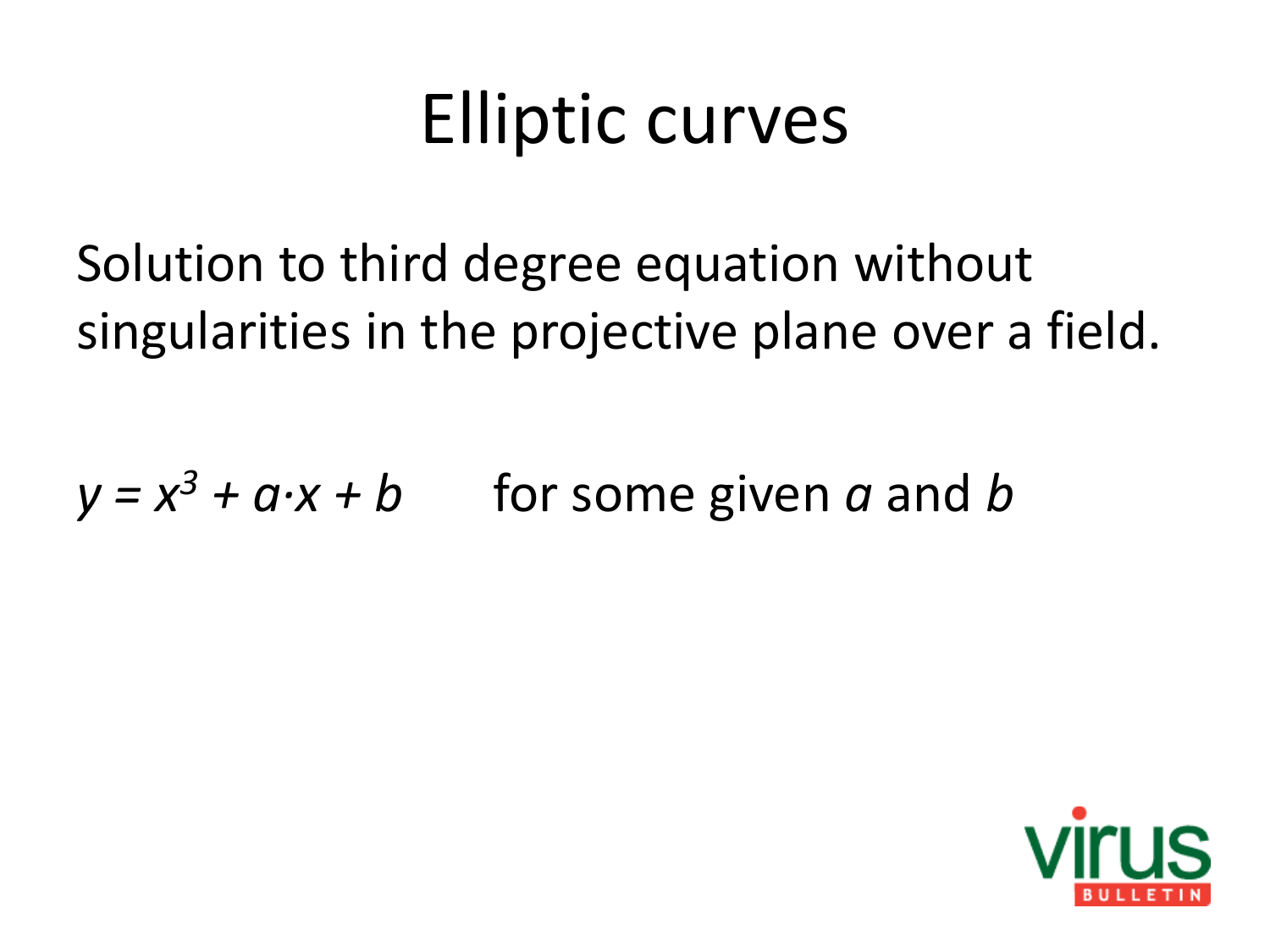

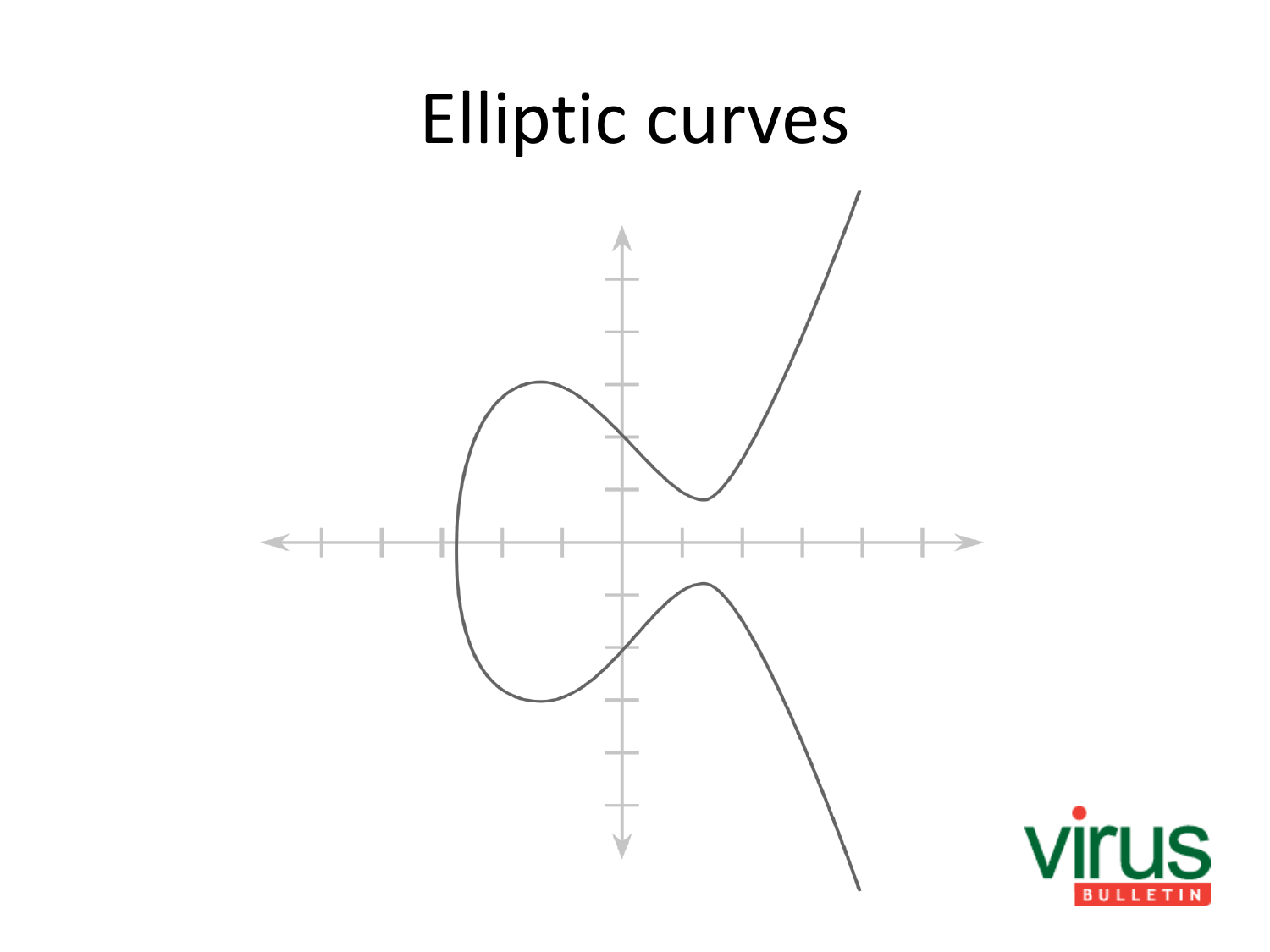#### Point addition on elliptic curves

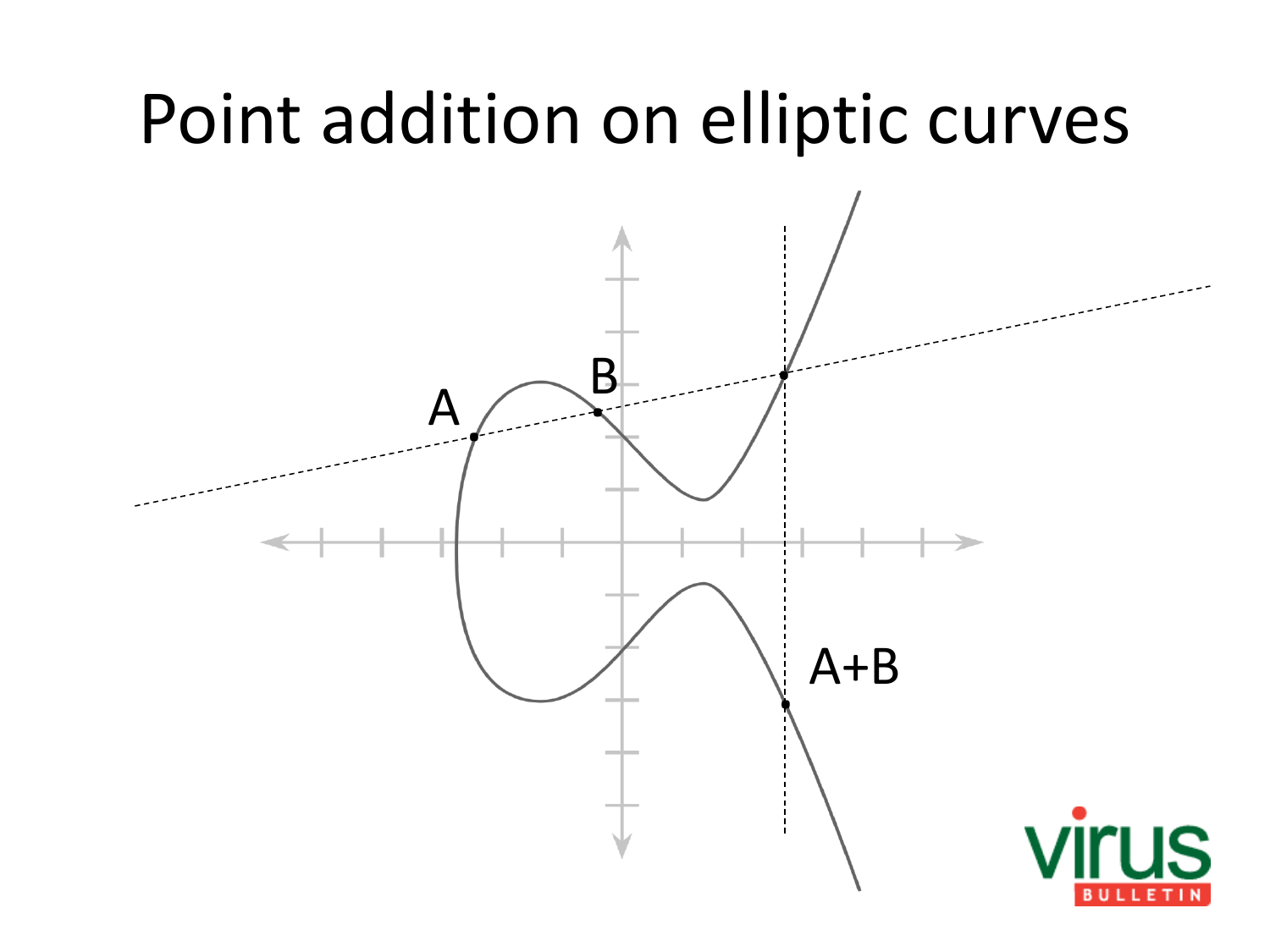#### Point addition on elliptic curves

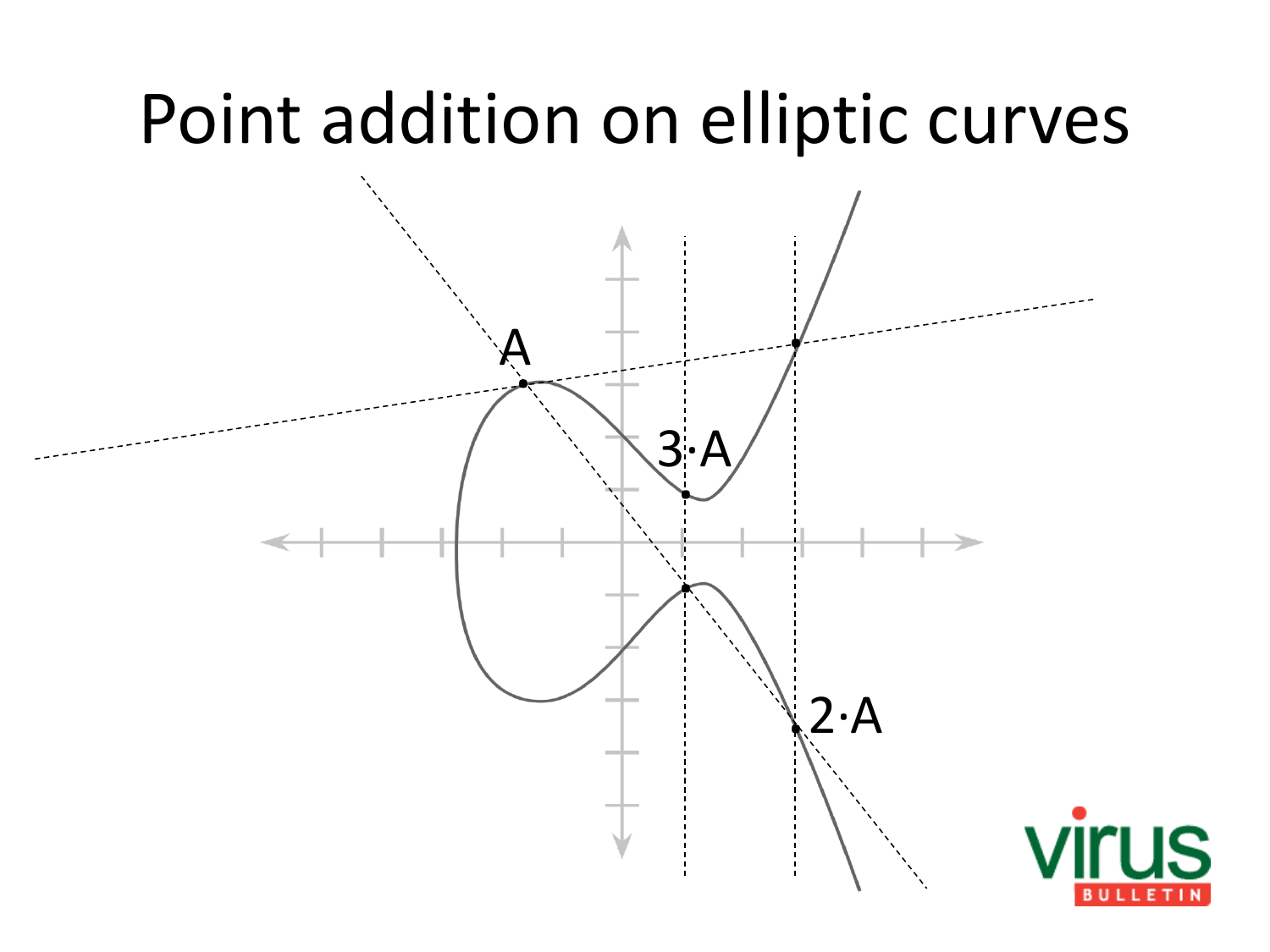#### Discrete logarithm problem on elliptic curves

Given a point *A* and a (large) number *n*, there is – under certain circumstances – a *unique* point *B* such that  $A = n \cdot B$ .

Finding *B* is fiendishly difficult.

This is very useful for cryptography … or to backdoor a standard.

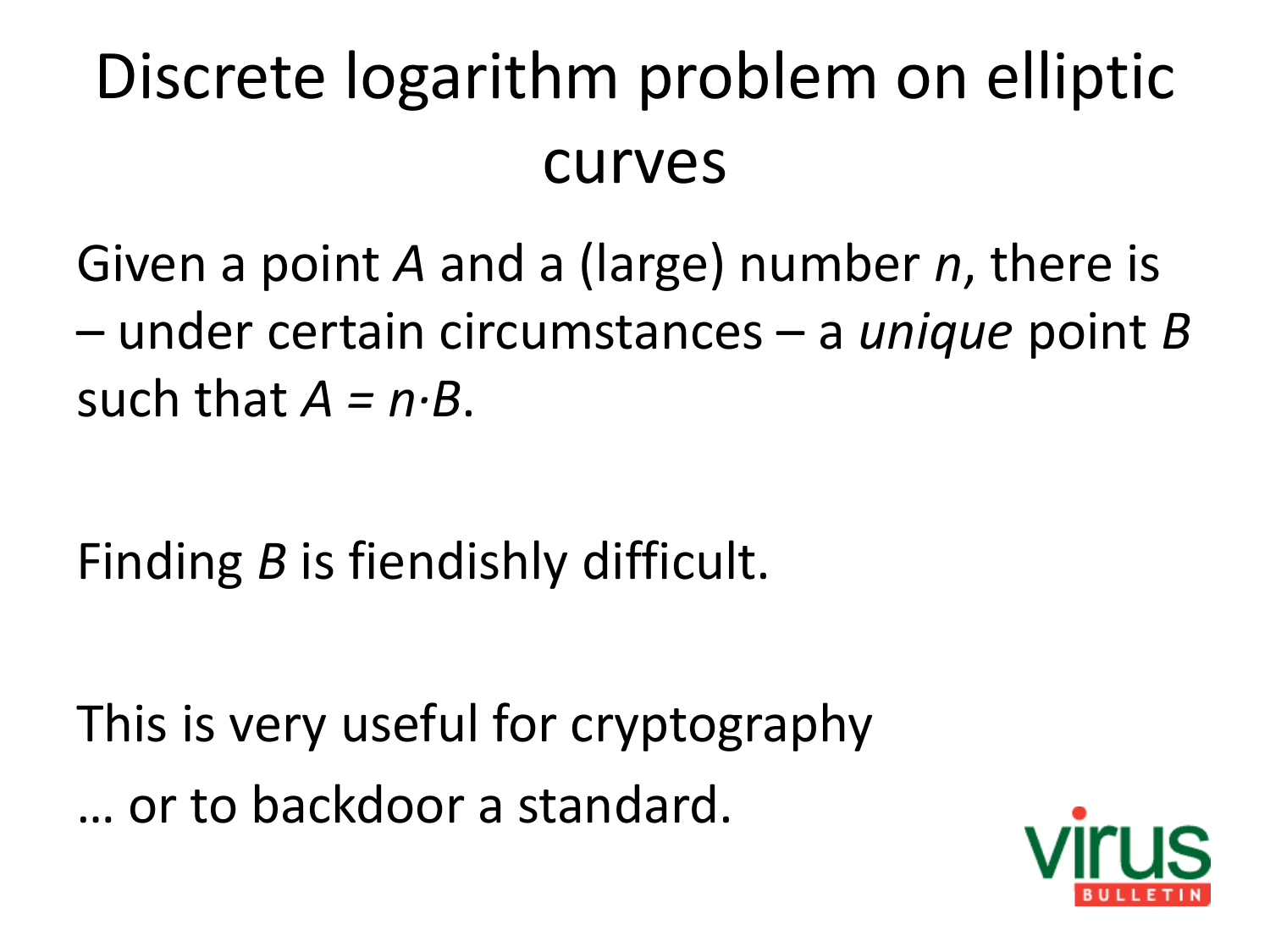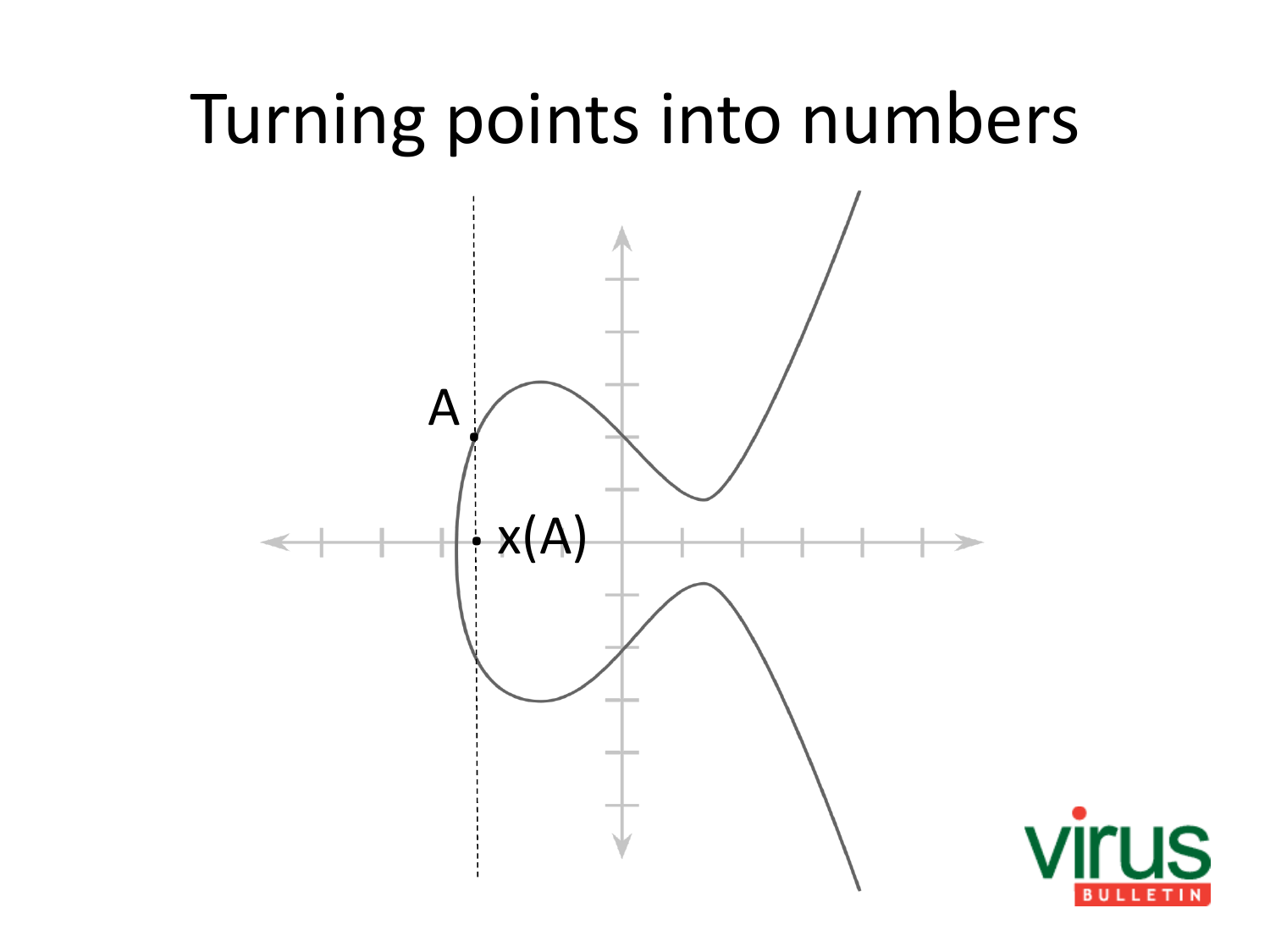#### Dual EC\_DRBG

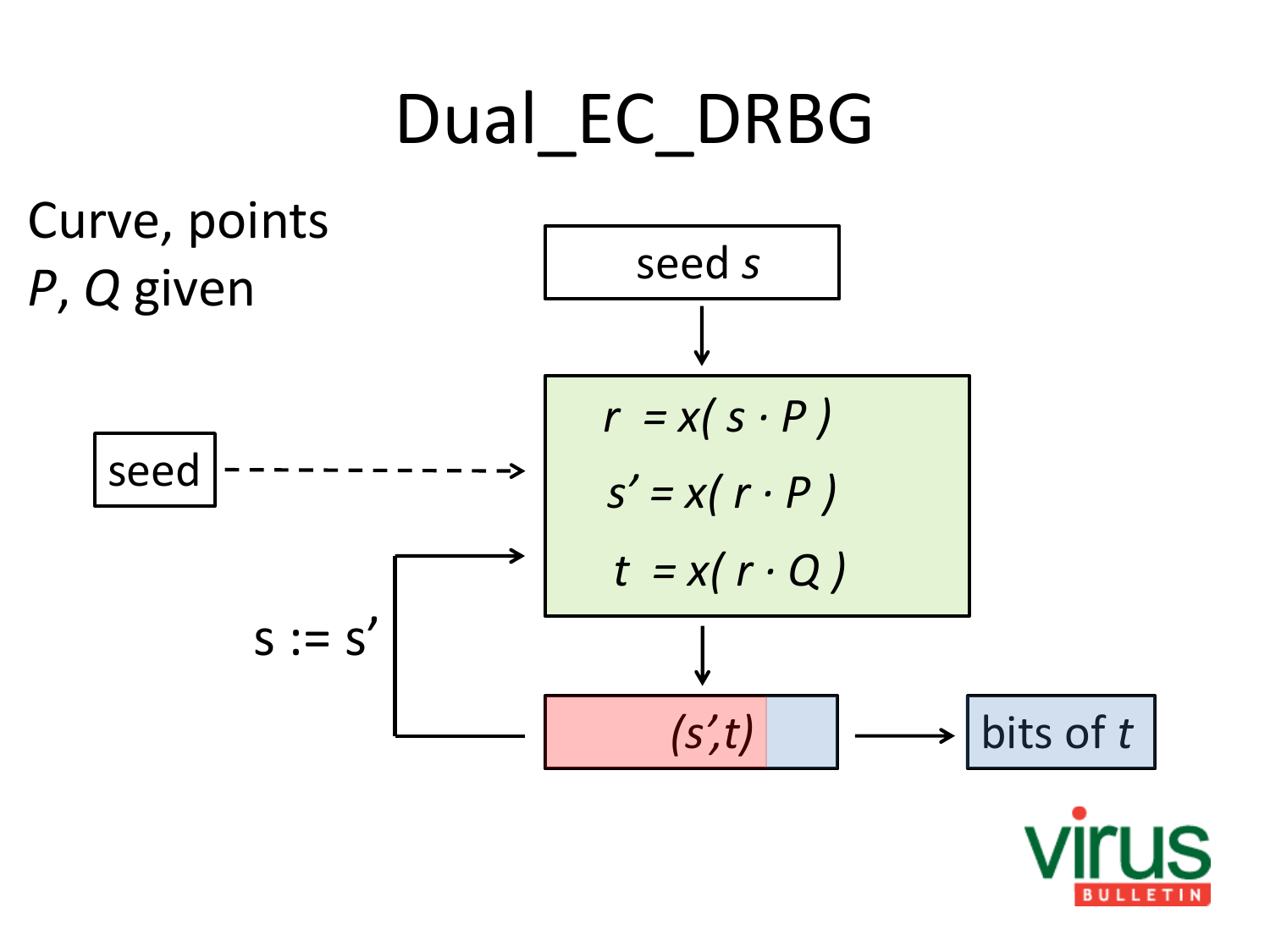# Finding good *P and Q* isn't trivial

Using wrong *P* and *Q* could break the algorithm. Thankfully, the NIST standard provides them for us:

"The security of **Dual\_EC\_DRBG** requires that the points *P* and *Q* be properly generated. To avoid using potentially weak points, the points specified in Appendix A.1 **should** be used."

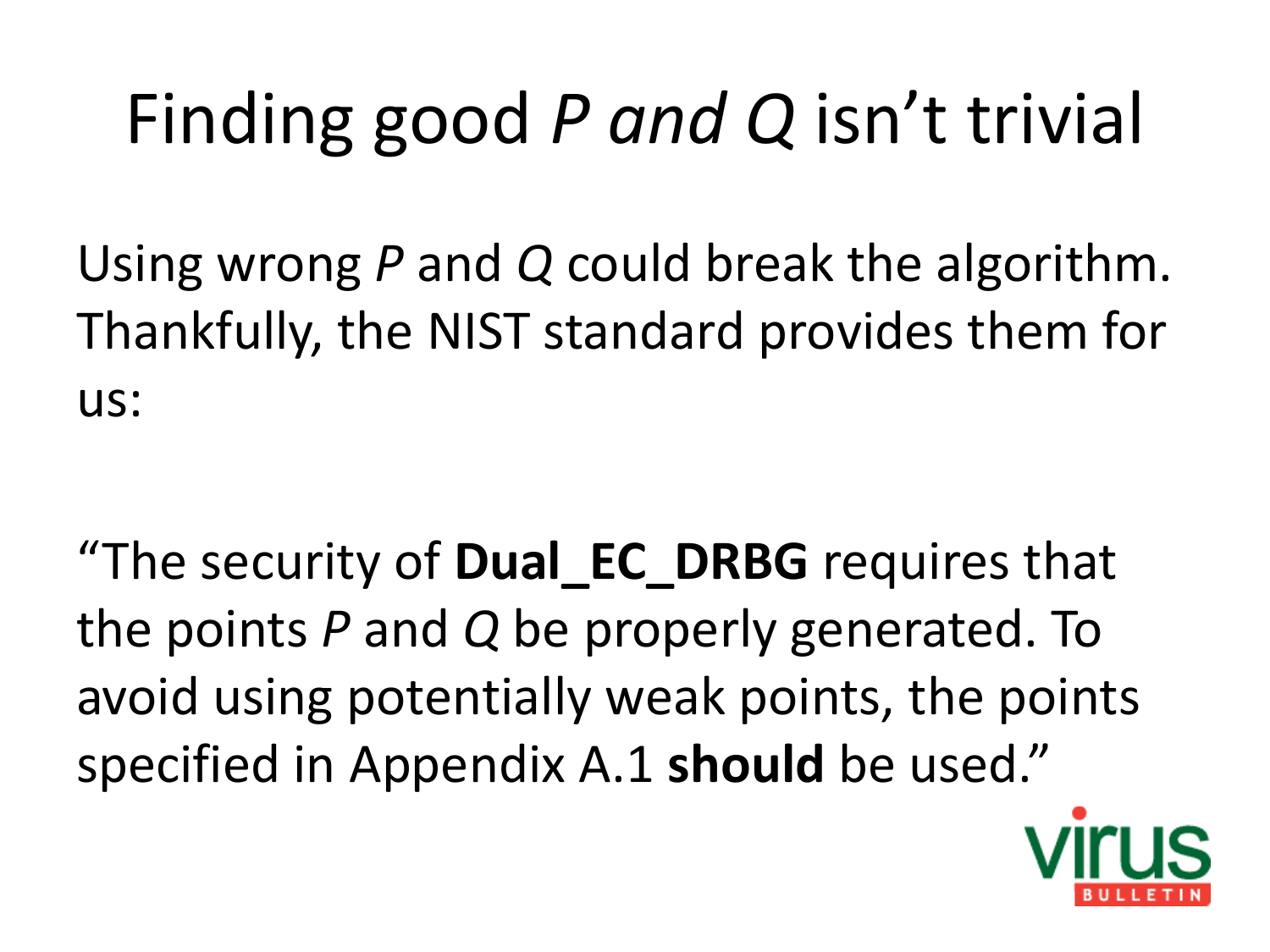#### So how 'random' are *P* and *Q*

Fact: given *P* and *Q* the exists a number *e* such that  $P = e \cdot Q$ .

Remember: *e* is fiendishly hard to find. (Discrete logarithm problem.)

But if you can choose *P* and *Q*, you can do so that you know the number *e*.

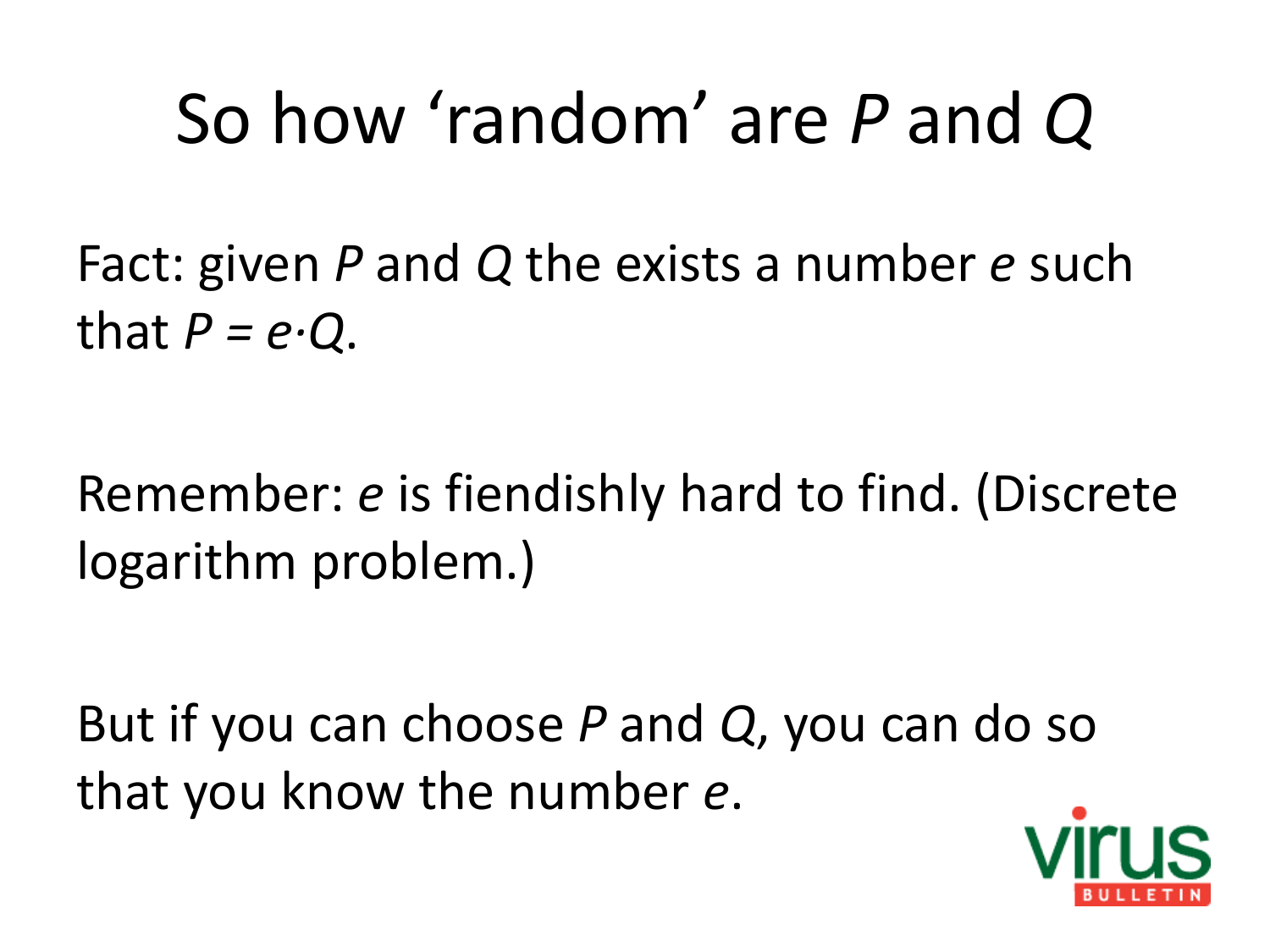#### Does it matter if you know *e*?

Ferguson, Shumow (2007): it bloody well does.

Knowledge of *e* makes the output of the random number generator *trivial to predict*.

This means Dual\_EC\_DRBG is **very unsafe** against anyone who knows *e*.

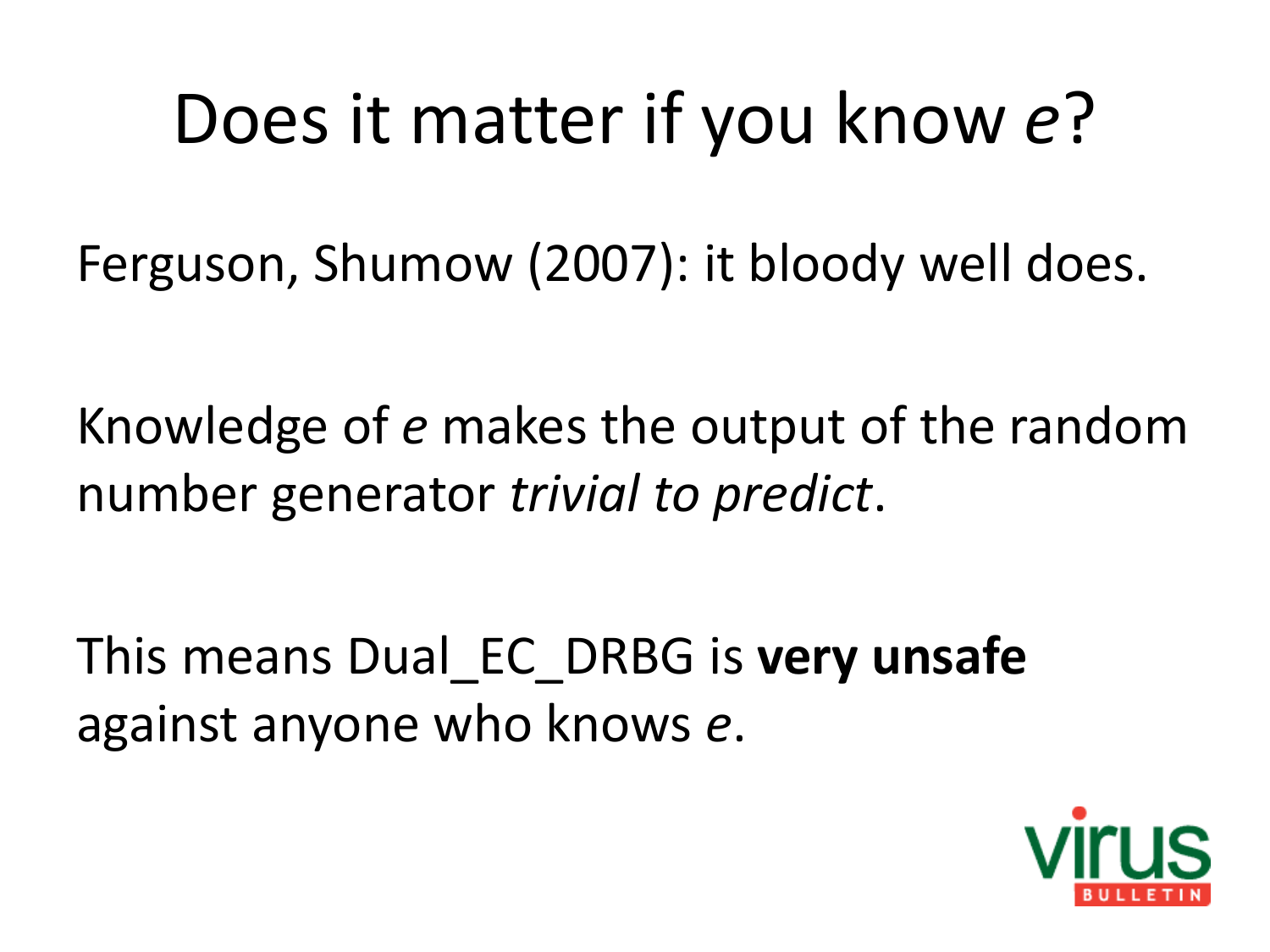# Facts about in Dual EC DRBG?

Regardless of the backdoor Dual\_EC\_DRBG is a rather bad idea (H/T Matthew Green).

Dual EC DRBG is (assumed) safe against any adversary who doesn't know the number *e*.

We don't know for sure if anyone knows this number! (But *I* think the NSA does.)

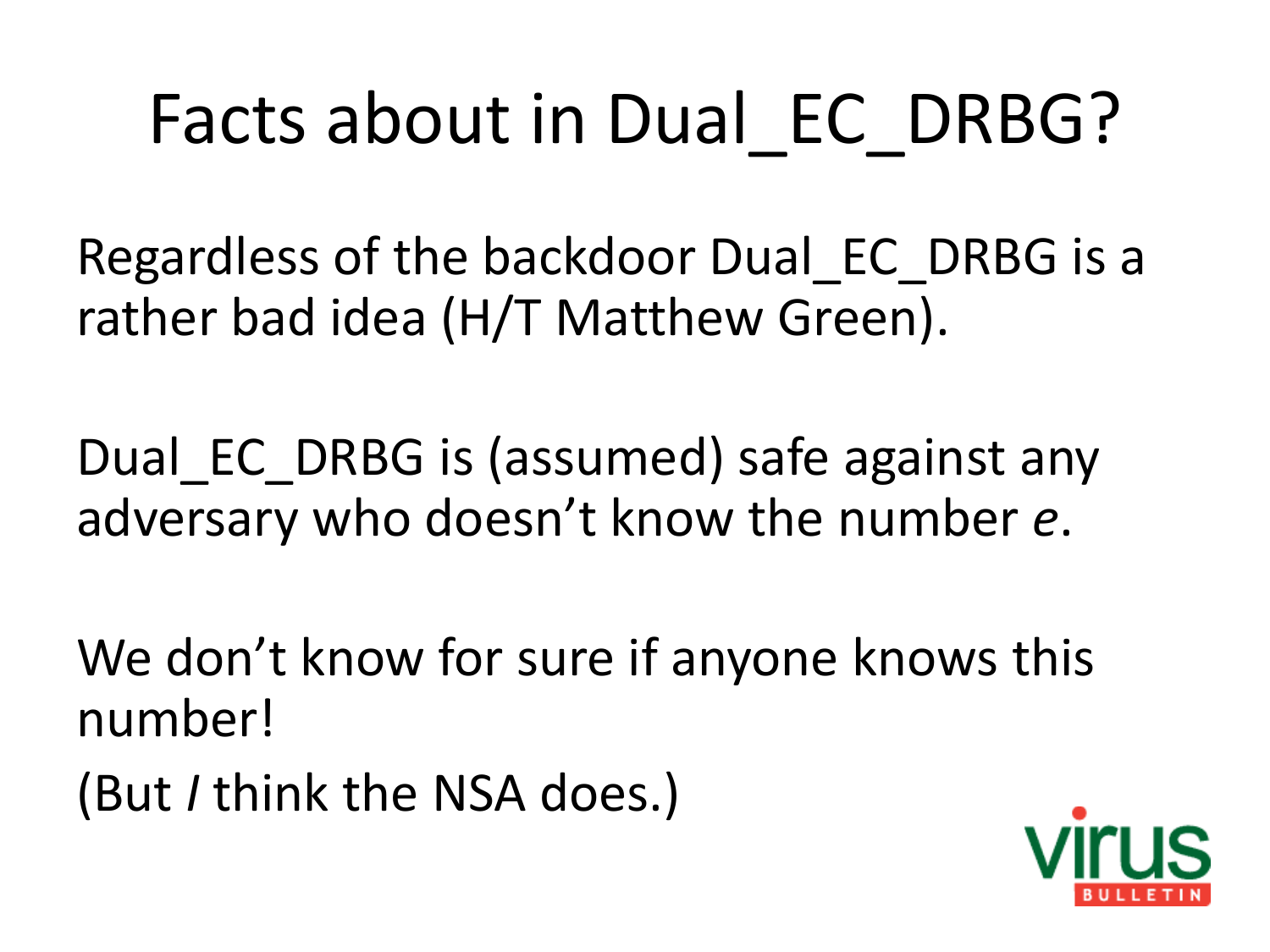#### Why there might not be a backdoor

It is too simple, too clumsy.

\$10m allegedly paid to RSA to implement Dual EC DRBG in *Bsafe* is not a lot of money.

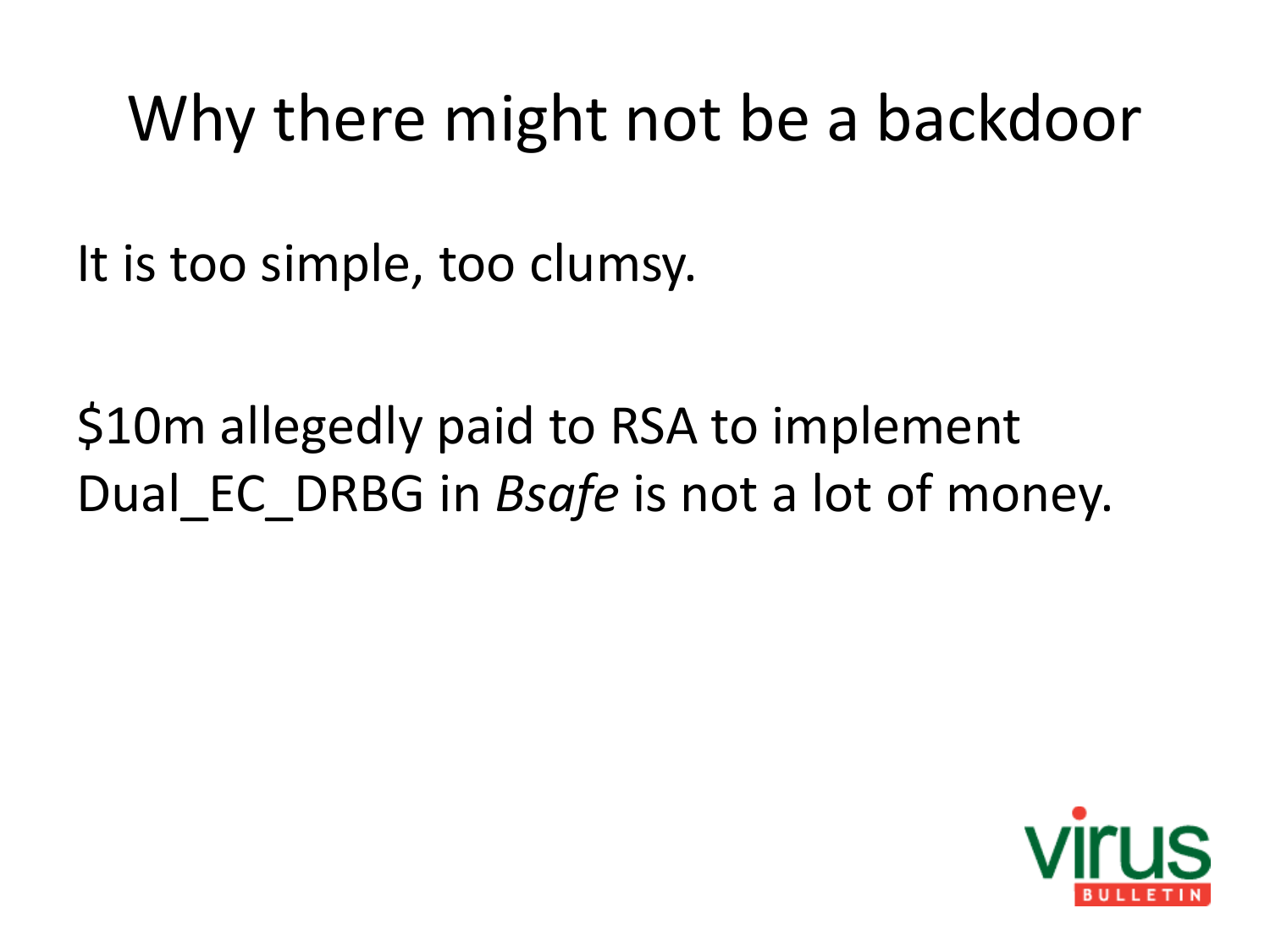#### Why there might be a backdoor

\$10m allegedly paid to RSA is a lot of money.

*P* and *Q* are not explained.

It is widely used despite being a bad idea.

Snowden etc.

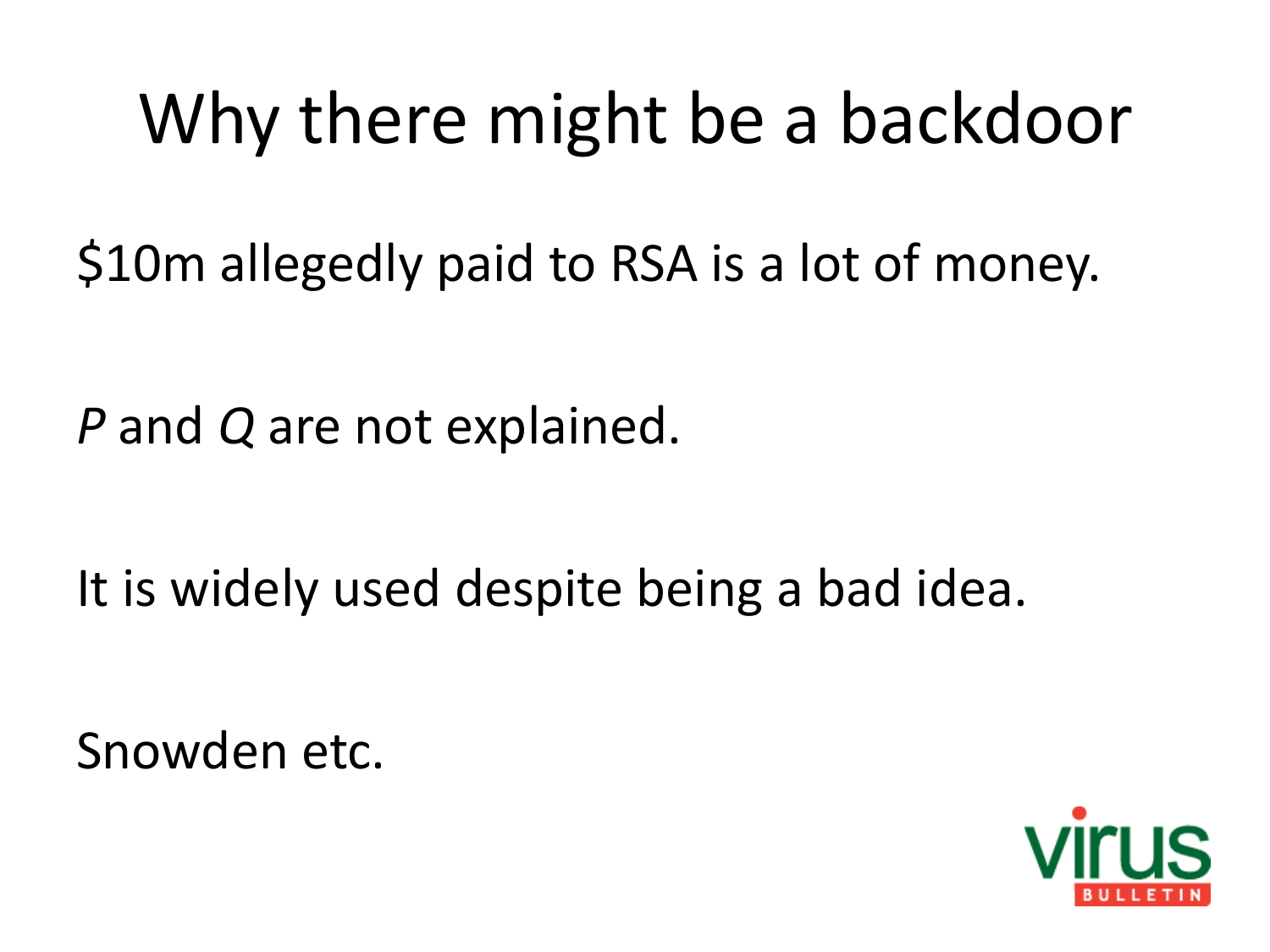#### Conclusion

Cryptography is *very hard*. This is its biggest weakness.

Keep checking existing standards and implementations. Reject if unsure about certain things.